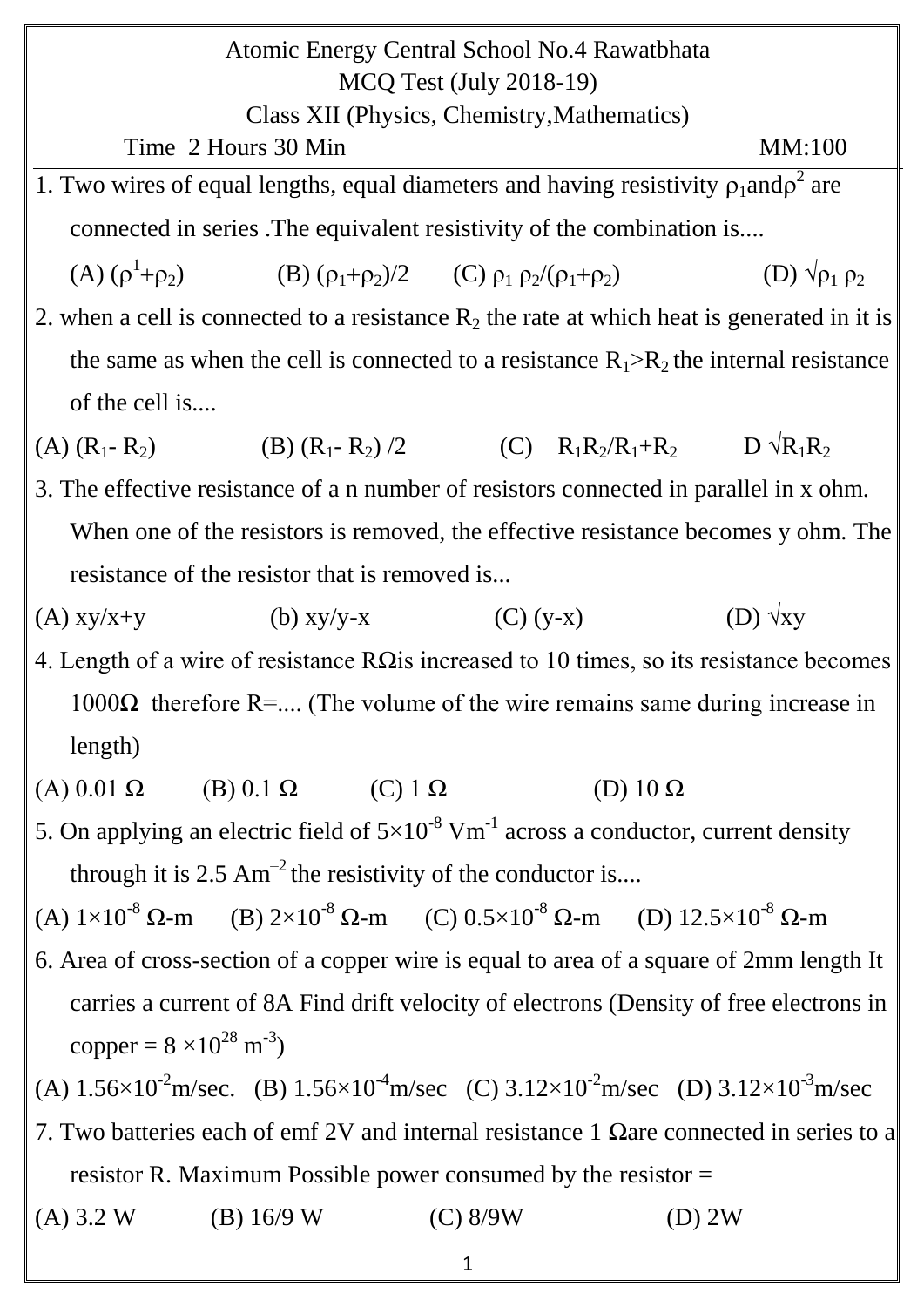- 8. In an experiment to measure the intenal resistance of a cell by a potentiometer it is found that all the balance points at a length of 2m when the cell is shunted by a 5 ohm resistence and is at a length of 3m when the cell is shunted by a 10 ohm resistance, the internal resistance of the cell is then:
- (A) 1.5 Ω (B) 10 Ω (C) 15 Ω (D) 1 Ω
- 9. Two wires of the metal have the same length but their cross-sections are in the ratio 3:1 They are joined in series: The resistance of the thicker wire is  $10\Omega$ . The total resistance of the combination will be
- (A) 40 (B) 40/ 3 (C) 5 /2 (D) 100
- 10. A wire of length L is drawn such that its diameter is reduced to half of its original diameter. If theresistance of the wire were  $10\Omega$ , its new resistance would be.
- (A) 40  $\Omega$  (B) 60  $\Omega$  (C) 120  $\Omega$  (D) 160  $\Omega$
- 11. Two wires of resistances  $R_1$  and  $R_2$  have temperature coeffcient of resistances  $\alpha_1$ and  $\alpha_2$ respectively they are joined in series the effective tempercture coefficient of resistance is ....

(A) 
$$
\frac{\alpha_1 + \alpha_2}{2}
$$
 (B)  $\sqrt{\alpha_1 \alpha_2}$  (C)  $\frac{\alpha_1 R_1 + \alpha_2 R_2}{R_1 + R_2}$  (D)  $\frac{\sqrt{\alpha_1 \alpha_2 R_1 R_2}}{R_1^2 + R_2^2}$ 

- 12. Which of the following has negative temperature coefficient of resistance?
- (A) Fe  $(B)$  C  $(C)Mn(D)$  Ag
- 13. A wire 50cm long and 1 mm<sup>2</sup> in cross-section carries a current of 4A when connected to a 2V battery. The resistivity of the wire is:
- (A)  $2\times10^{-7}$  ohm-m (B)  $5\times10^{-7}$  ohm-m (C)  $4\times10^{-6}$  ohm-m (D)  $1\times10^{-6}$  ohm-m
- 13. A parallel combination of three resistors takes a current of 7.5 A form a 30 V supply, It the two resistors are 10Ωand 12Ωfind which is the third one?
- (A)  $4 \Omega$  (B) 15  $\Omega$  (C) 12  $\Omega$  (D) 22  $\Omega$
- 14. The drift velocity of free electrons through a conducting wire of radius r, carrying current I, is if the same current is passed through a conductor of radius 2r what will be the drift velocity?

(A)  $V_d /4$  (B) Vd (C) 2Vd (D) 24Vd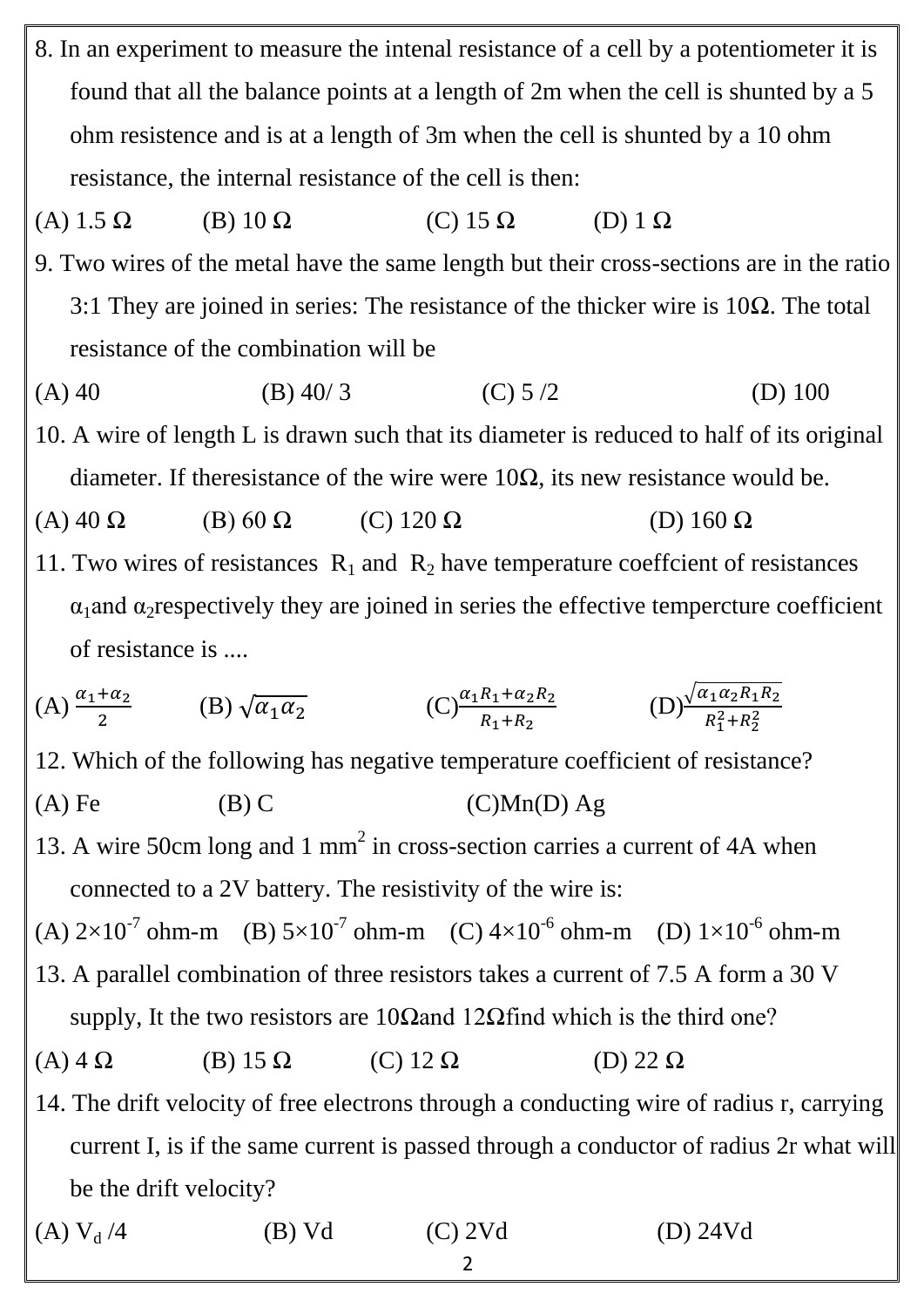15. A carbon resistor has a set of coaxial coloured rings in the order brown, violet brown and silver. The value of resistance (in ohms) is.

(A)  $(27 \times 10) \pm 5$  % (B)  $(27 \times 10) \pm 10$  % (C)  $(17 \times 10) \pm 5$  % (D)  $(17 \times 10) \pm 10$  %

- 16. The masses of three wires of copper are in the ratio of 1:3:5 and their lengths are in the ratio of 5:3:1. The ratio of their electrical resistance is:
- (A) 1:1:1 (B) 1:3:5 (C) 5:3:1 (D) 125:15:1
- 17. A cross a wire of length l and thickness d, a p.d of V is applied. If the p.d is doubled the drift velocity becomes....
- (A) Becomes double (B) becomes half (C) Close not change (D) becomes Zero
- 18. Two resistors when connected in parallel have an equivalent of 2Ωand when in series of 9 $\Omega$ the values of the two resistors are.
- (A) 2Ωand 9Ω(B) 3Ωand 6Ω(C) 4Ωand 5Ω(D) 2Ωand 7Ω
- 19. Which is the dimensional formula for conductance from the give below?
- $(A) M^{1}L^{2}T^{-3}A^{2}$ (B)  $M^{1}L^{-2}T^{-3}A^{2}$  (C)  $M^{1}L^{-3}T^{-3}A^{-2}$  (D)  $M^{1}L^{-3}T^{3}A^{2}$
- 20. Resistivity of material of a conducting wire is  $4 \times 10^{-8} \Omega$ -m volume of the wire is  $4m<sup>3</sup>$  and itsresistance is 4ΩTherefore its length will be.
- (A)  $500 \text{ m}$  (B)  $5000 \text{ m}$  (C)  $20,000 \text{ m}$ (D)  $4 \times 10^{-5}$  m
- 21. How would you arrange 48 cells each of e.m.f 2V and internal resistance  $1.5\Omega$ so as to pass maximum current through the external resistance of  $2\Omega$ ?
- (A) 2 cells in 24 groups (B) 4 cells in 12 groups
- (C) 8 cells in 6 groups (D) 3 cells in 16 groups
- 22. How many dry cells, each of emf 1.5V and internal resistance  $0.5\Omega$ , much be joined in series with a resistor of 20Ωto give a current of 0.6A in the circuit?
- (A) 2 (B) 8 (C) 10 (D) 12

23. Two electric bulbs whose resistances are in the ratio of 1:2 are connected in parallel to a constant voltage source the power dissipated in them have the ratio.

(A) 1:2 (B) 1:1 (C) 2:1 (D) 1:4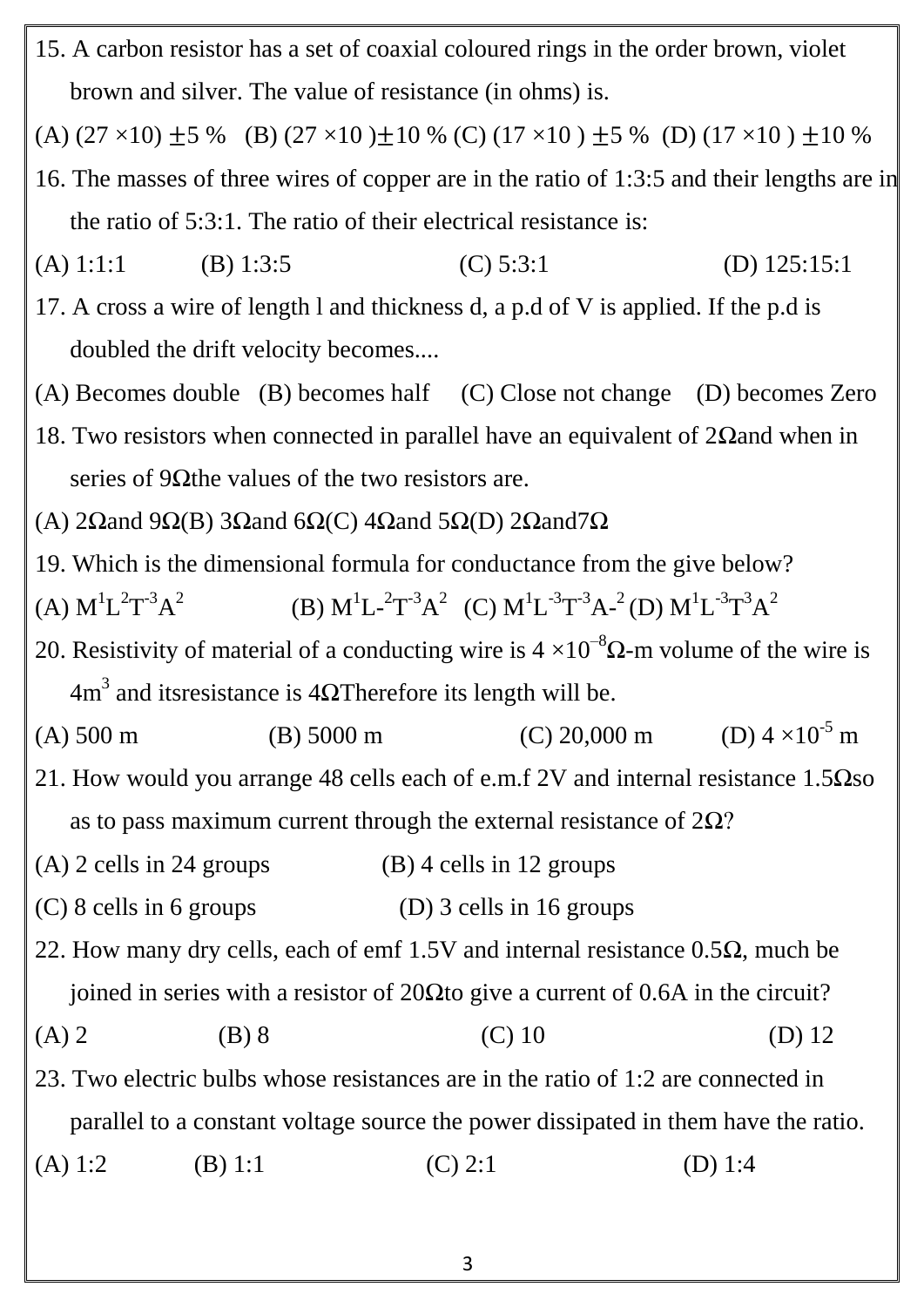24. If the above two bulbs are connected in series, the power dissipated in them have the ratio: (A) 1:2 (B) 1:1 (C) 2:1 (D) 1:4 25. An electric kettle has two coils. when one of them is switched on, the water in the kettle boils in 6 minutes. When the other coil is switched on, the water boils in 3 minutes If the two coils are connected in series the time taken to boil water in the kettle is: (A) 3 minutes (B) 6 minutes (C) 2 minutes (D) 9 minutes 26. Two heater wires of equal length are first connected in series and then in parallel The ratio of heat produced in the two cases is.... (A) 2:1 (B) 1:2 (C) 4:1 (D) 1:4 27. The drift velocity of free electrons in a conductor is v, when a current. I is flowing in it If both the radius and current are doubled, then drift velocity will be. (A) V/4 (B) V/2 (C) 4V (D) 2V 28. At what temperature will the resistance of a copper wire be three times its value at  $0^0C$  ? (Given: temperature coefficient of resistance for copper =  $4\times10^{-30}C^{-1}$ ) (A)  $400^{\circ}$ C (B)  $) 450^{\circ}$ C (C)  $500^{\circ}$ C (D)  $) 550^{\circ}$ C 29. There are n resistors having equal value of resistance r. First they are connected in such a way that the possible minimum value of resistance is obtained. Then they are connected in such a way that possible maximum value of resistance is obtained the ratio of minimum and maximum values of resistances obtained in these way is. (A)  $1/n$  (B) n (C)  $n^2$  (D)  $1/n^2$ 30. Temperature of a conductor increases by 5degC passing electric current for some time. The increase in its temperature when double current is passed through the same conductor for the same timeis....  $\circ$  C (A) 10 (B) 12 (C) 16 (D) 20 31. The effective resistance between the points A and B in the given Network shown in figure will be. (A) 9  $\Omega$  (B) 12  $\Omega$  (C) 18  $\Omega$  (D) 7.5  $\Omega$ 

4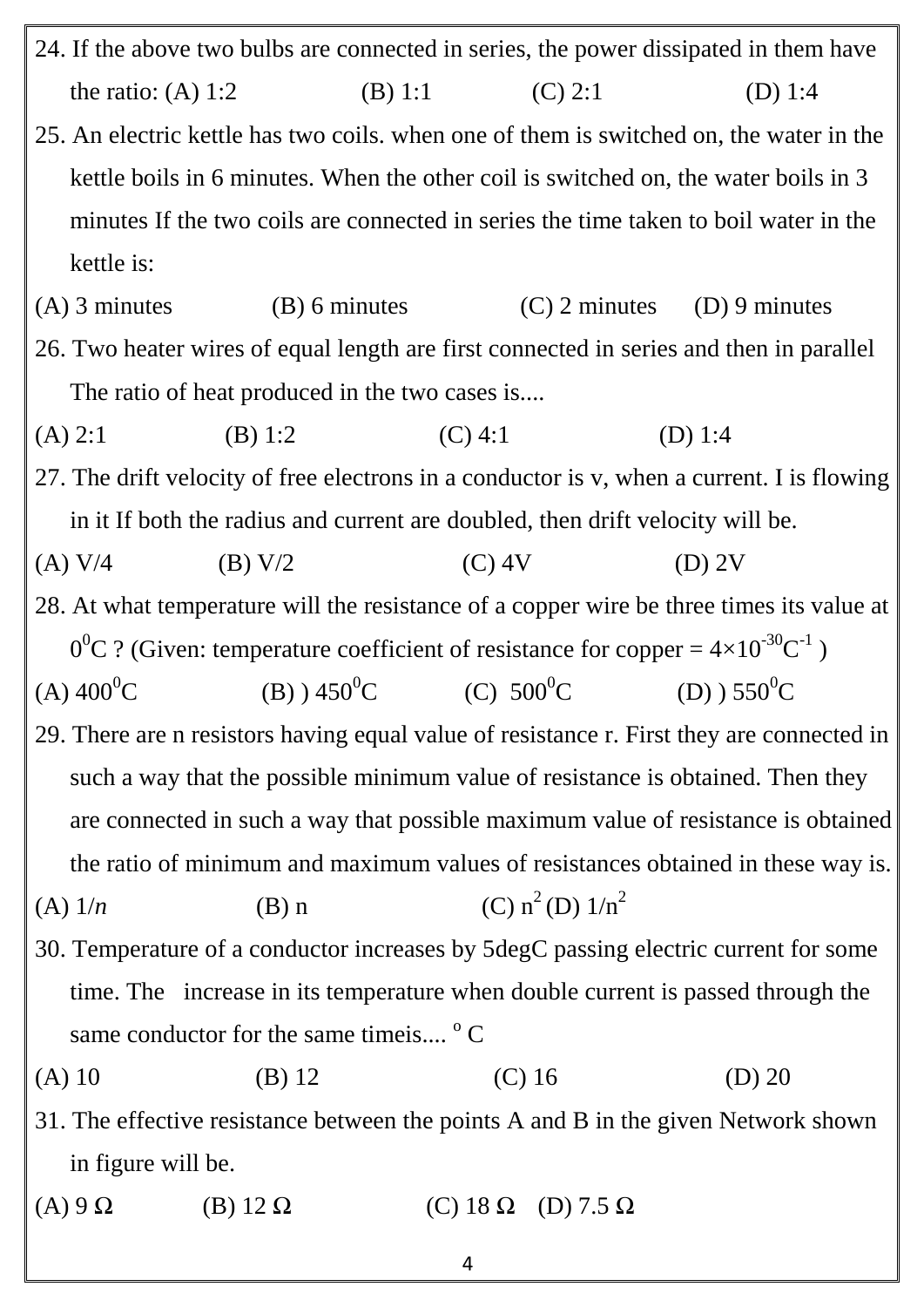- 32. Thirteen resistances each of resistance  $R \Box$  are connected in the circuit as shown in the figure the effective resistance between A and B is....
- (A)  $2R \text{ ohm}$  (B) (4R/3) ohm (C) (2R/3) ohm (D) R
- 33. Five equal resistances each of resistances R are connected as shown in the figure A battery of V volt is connected between A and B. The current flowing in AFCEB=
	- (A)  $3V/R$  (B)  $V/R$  (C)  $V/2R$  (D)  $2V/R$
- 34.Which of the following statement is correct?
- $(A)E_{Cell}$  and  $\Delta_{r}G$  of cell reaction both are extensive properties.
- $(B)E_{Cell}$  and  $\Delta_r G$  of cell reaction both are intensive properties.
- $(C)E_{Cell}$  is an intensive property while  $\Delta rG$  of cell reaction is an extensive property.
- (D) $E_{Cell}$  an extensive property while  $\Delta r$ G of cell reaction is an intensive property.
- 35. The difference between the electrode potentials of two electrodes when no current is drawn through the cell is called
- (A) Cell potential  $(B)$  Cell emf(C) Potential difference  $(D)$  Cell voltage
- 36.Which of the following statement is not correct about an inert electrode in a cell
- (A) It does not participate in the cell reaction.
- (B) It provides surface either for oxidation or for reduction
- (C) It provides surface for conduction of electrons.
- (D) It provides surface for redox reaction.
- 37. An electrochemical cell can behave like an electrolytic cell when

 $(A)E_{cell} = 0$   $(B)E_{cell} > E_{ext}$   $(C)E_{ext} > E_{cell}$   $(D)E_{cell} = E_{ext}$ 

38.Which of the statements about solutions of electrolytes is not correct?

(A) Conductivity of solution depends upon size of ions.

(B) Conductivity depends upon viscosity of solution.

(C) Conductivity does not depend upon solvation of ions.

(D)Conductivity of solution increases with temperature.

39. Using the Data given below, find out the strongest reducing agent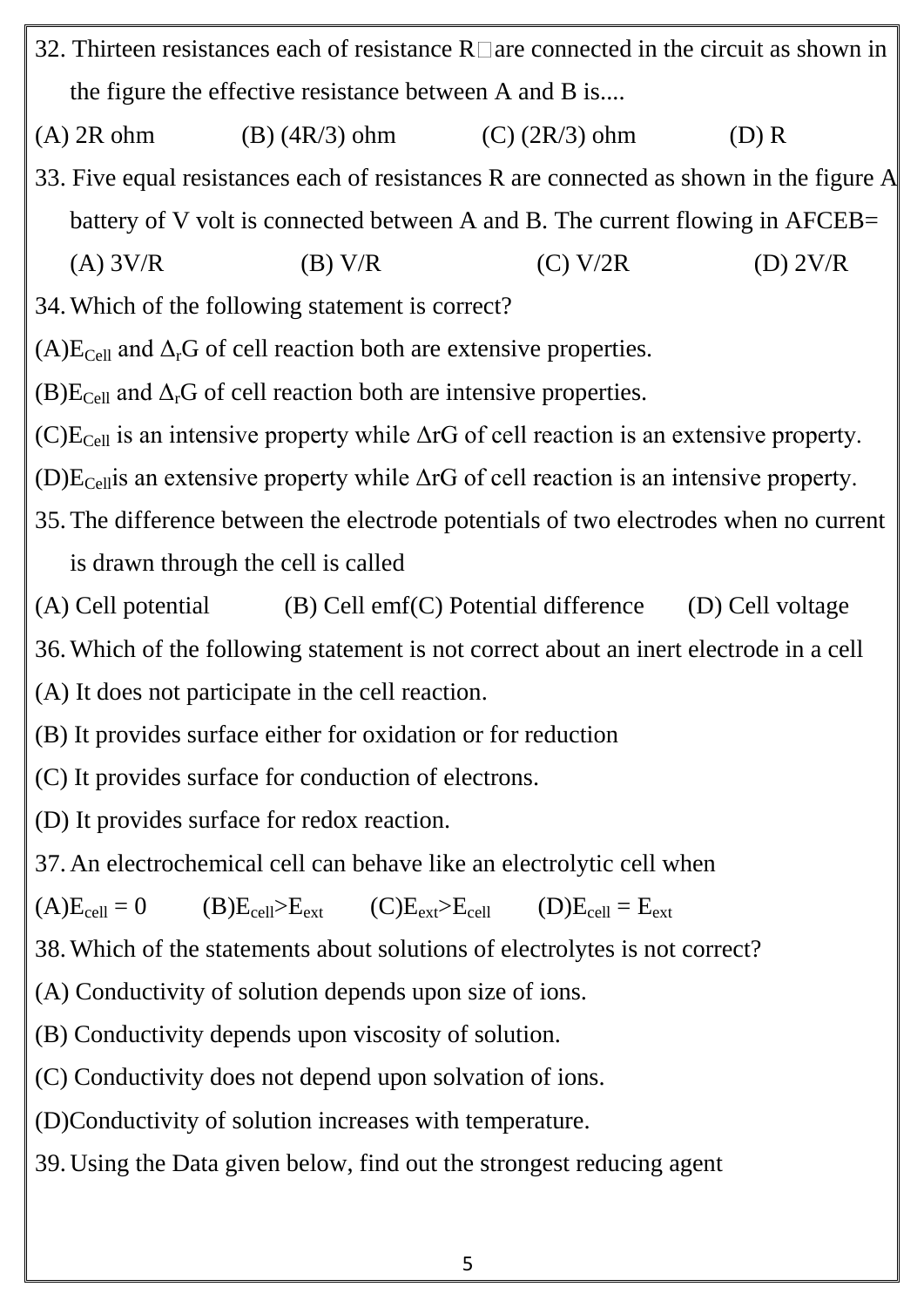|                                                                               | $E_{\text{Cr}_2\text{O}_7^{2-}/\text{Cr}^{3+}}^{\circ} = 1.33V$ $E_{\text{Cl}_2/\text{Cl}^-}^{\circ} = 1.36V$<br>$E_{\text{MnO}_4^+/\text{Mn}^{2+}}^{\circ} = 1.51V$ $E_{\text{Cr}^{3+}/\text{Cr}}^{\circ} = -0.74V$ |                                          |              |                                                                                           |  |  |
|-------------------------------------------------------------------------------|----------------------------------------------------------------------------------------------------------------------------------------------------------------------------------------------------------------------|------------------------------------------|--------------|-------------------------------------------------------------------------------------------|--|--|
| a)CI<br>$b)$ Cr                                                               | c) Cr $3^{+}$                                                                                                                                                                                                        |                                          | d) $Mn^{2+}$ |                                                                                           |  |  |
| oxidizing agent.                                                              |                                                                                                                                                                                                                      |                                          |              | 40. Use the data given in Q.39 and find out which of the following is the strongest       |  |  |
| $(A)CI^{-}$                                                                   | (B) $Mn^{2+}$ (C) $MnO4$ <sup>-</sup> (D) $Cr^{3+}$                                                                                                                                                                  |                                          |              |                                                                                           |  |  |
|                                                                               |                                                                                                                                                                                                                      |                                          |              | 41. Using the data given in Q.39 find out in which option the order of reducing power     |  |  |
| is correct.                                                                   |                                                                                                                                                                                                                      |                                          |              |                                                                                           |  |  |
| (A) $Cr^{3+} < Cl^- < Mn^{2+} < Cr$                                           |                                                                                                                                                                                                                      | (B) $Mn^{2+} < C1 < Cr^{3+} < Cr$        |              |                                                                                           |  |  |
|                                                                               | (C) $Cr^{3+} < Cl^- < Cr_2O_7^{2-} < MnO_4$ (D) $Mn^{2+} < Cr^{3+} < Cl^- < Cr$                                                                                                                                      |                                          |              |                                                                                           |  |  |
|                                                                               |                                                                                                                                                                                                                      |                                          |              | 42. Use the data given in Q.39 and find out the most stable ion in its reduced form.      |  |  |
| $(A)CI^{-}$                                                                   | (B) $Cr^{3+}$ (C) Cr                                                                                                                                                                                                 |                                          |              | (D) $Mn^{2+}$                                                                             |  |  |
|                                                                               | 43. Use the data of Q.39 and find out the most stable oxidised species.                                                                                                                                              |                                          |              |                                                                                           |  |  |
| $(A) Cr^{3+}$                                                                 | (B) $MnO_4$ (C) $Cr_2O^-$                                                                                                                                                                                            |                                          |              | (D) $Mn^{2+}$                                                                             |  |  |
|                                                                               | 44. The quantity of charge required to obtain one mole of Al from Al2O3 is                                                                                                                                           |                                          |              |                                                                                           |  |  |
| $(A)$ 1F                                                                      | $(B) 6F$ (C) 3F                                                                                                                                                                                                      |                                          | $(D)$ 2F     |                                                                                           |  |  |
|                                                                               | 45. The cell constant of a conductivity cell                                                                                                                                                                         |                                          |              |                                                                                           |  |  |
|                                                                               | (A) changes with change of electrolyte.                                                                                                                                                                              |                                          |              |                                                                                           |  |  |
|                                                                               | (B)changes with change of concentration of electrolyte.                                                                                                                                                              |                                          |              |                                                                                           |  |  |
| (C) changes with temperature of electrolyte. (D) remains constant for a cell. |                                                                                                                                                                                                                      |                                          |              |                                                                                           |  |  |
|                                                                               | 46. While charging the lead storage battery                                                                                                                                                                          |                                          |              |                                                                                           |  |  |
| (A) $PbSO_4$ anode is reduced to Pb.                                          |                                                                                                                                                                                                                      | $(B) PbSO4$ cathode is reduced to Pb.    |              |                                                                                           |  |  |
| $(C) PbSO4$ cathode is oxidised to Pb.                                        |                                                                                                                                                                                                                      | (D) PbSO4 anode is oxidised to $PbO_2$ . |              |                                                                                           |  |  |
|                                                                               |                                                                                                                                                                                                                      |                                          |              | 47. The positive value of the standard electrode potential of $Cu^{2+}/Cu$ indicates that |  |  |
|                                                                               | (A) this redox couple is a stronger reducing agent than the $H + / H2$ couple.                                                                                                                                       |                                          |              |                                                                                           |  |  |
|                                                                               | (B) this redox couple is a stronger oxidising agent than $H + / H_2$ .                                                                                                                                               |                                          |              |                                                                                           |  |  |
|                                                                               | (C) Cu can displace $H_2$ from acid.                                                                                                                                                                                 |                                          |              | (D) Cu cannot displace $H_2$ from acid.                                                   |  |  |
|                                                                               | 48. Conductivity of an electrolytic solution depends on                                                                                                                                                              |                                          |              |                                                                                           |  |  |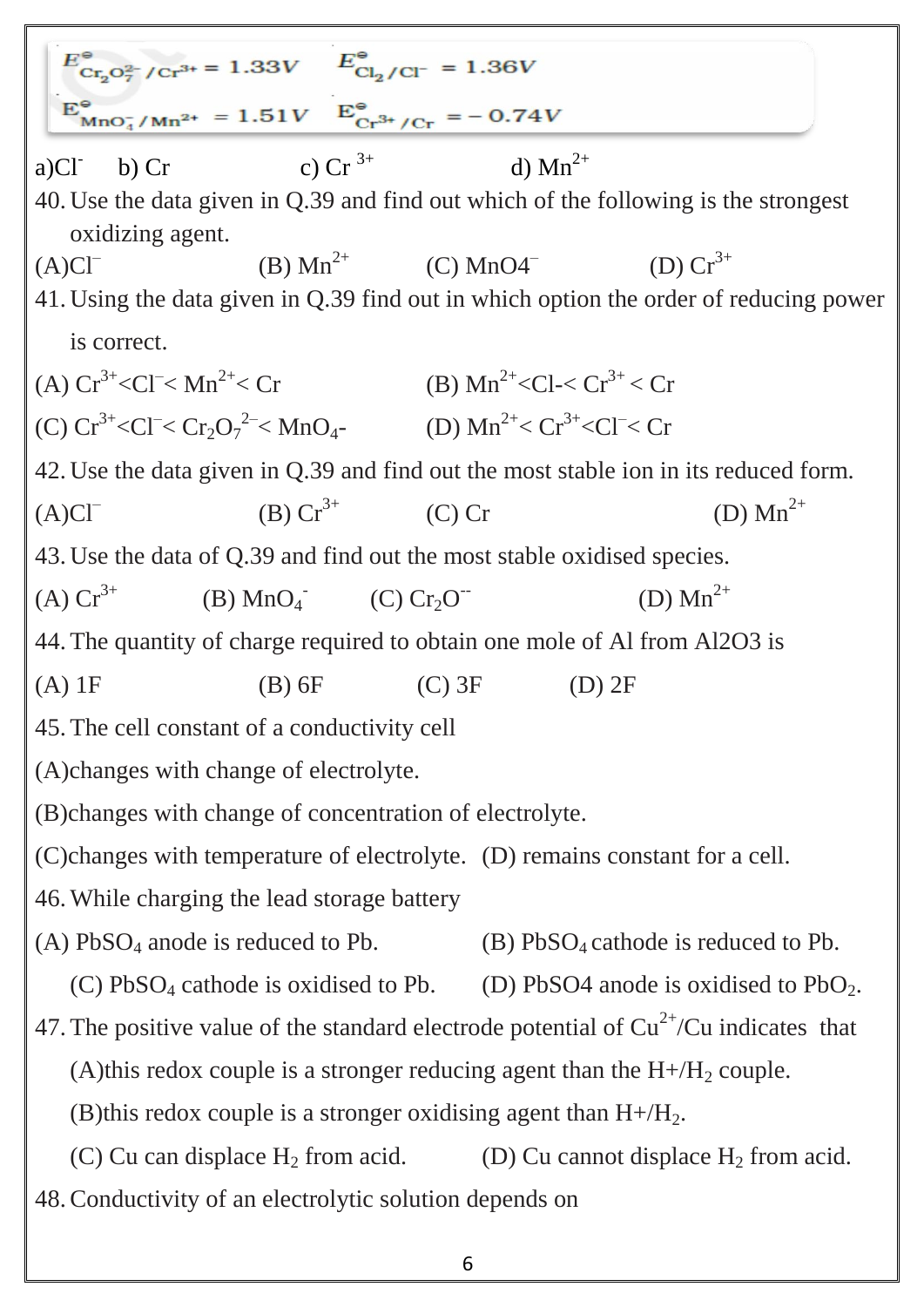| (A) nature of electrolyte.<br>(B) concentration of electrolyte.                                       |  |  |  |  |  |
|-------------------------------------------------------------------------------------------------------|--|--|--|--|--|
| (C) power of AC source.<br>(D) distance between the electrodes.                                       |  |  |  |  |  |
| 49. The charge required for reduction of 1 mol $MnO4$ to $MnO2$ is                                    |  |  |  |  |  |
| $(B)$ 6F<br>$(C)$ 3F<br>$(A)$ 1F<br>$(D)$ 2F                                                          |  |  |  |  |  |
| 50. The role of a catalyst is to change:                                                              |  |  |  |  |  |
| (A)gibbs energy of reaction. (B)enthalpy of reaction.                                                 |  |  |  |  |  |
| (C) activation energy of reaction.<br>(D) equilibrium constant.                                       |  |  |  |  |  |
| 51. In the presence of a catalyst, the heat evolved or absorbed during the reaction                   |  |  |  |  |  |
| (A)increases. (B)decreases. (C)remains unchanged. (D)mayincrease or decrease.                         |  |  |  |  |  |
| 52. Rate law for the reaction $A + 2B \rightarrow C$ is found to be Rate = k [A][B]                   |  |  |  |  |  |
| Concentration of reactant 'B' is doubled, keeping the concentration of 'A' constant,                  |  |  |  |  |  |
| the value of rate constant will be _______.                                                           |  |  |  |  |  |
| (B) doubled (C) quadrupled<br>$(A)$ the same<br>(D) halved                                            |  |  |  |  |  |
| 53. Which of the following statements is incorrect about the collision theory of                      |  |  |  |  |  |
| chemical reaction?                                                                                    |  |  |  |  |  |
| (A) It considers reacting molecules or atoms to be hard spheres and ignores their                     |  |  |  |  |  |
| structural features.                                                                                  |  |  |  |  |  |
| (B) Number of effective collisions determines the rate of reaction.                                   |  |  |  |  |  |
| (C) Collision of atoms or molecules possessing sufficient threshold energy results into the           |  |  |  |  |  |
| product formation.                                                                                    |  |  |  |  |  |
| (D) Molecules should collide with sufficient threshold energy and proper orientation                  |  |  |  |  |  |
| for the collision to be effective.                                                                    |  |  |  |  |  |
| 54. A first order reaction is 50% completed in $1.26 \times 10^{14}$ s. How much time would it        |  |  |  |  |  |
| take for 100% completion?                                                                             |  |  |  |  |  |
| (A) $1.26 \times 10^{15}$ s (B) $2.52 \times 10^{14}$ s (C) $2.52 \times 10^{28}$ s<br>$(D)$ infinite |  |  |  |  |  |
| 55. Which of the following statement is not correct for the catalyst?                                 |  |  |  |  |  |
| (A) It catalyses the forward and backward reaction to the same extent.                                |  |  |  |  |  |

(B) It alters  $\Delta G$  of the reaction.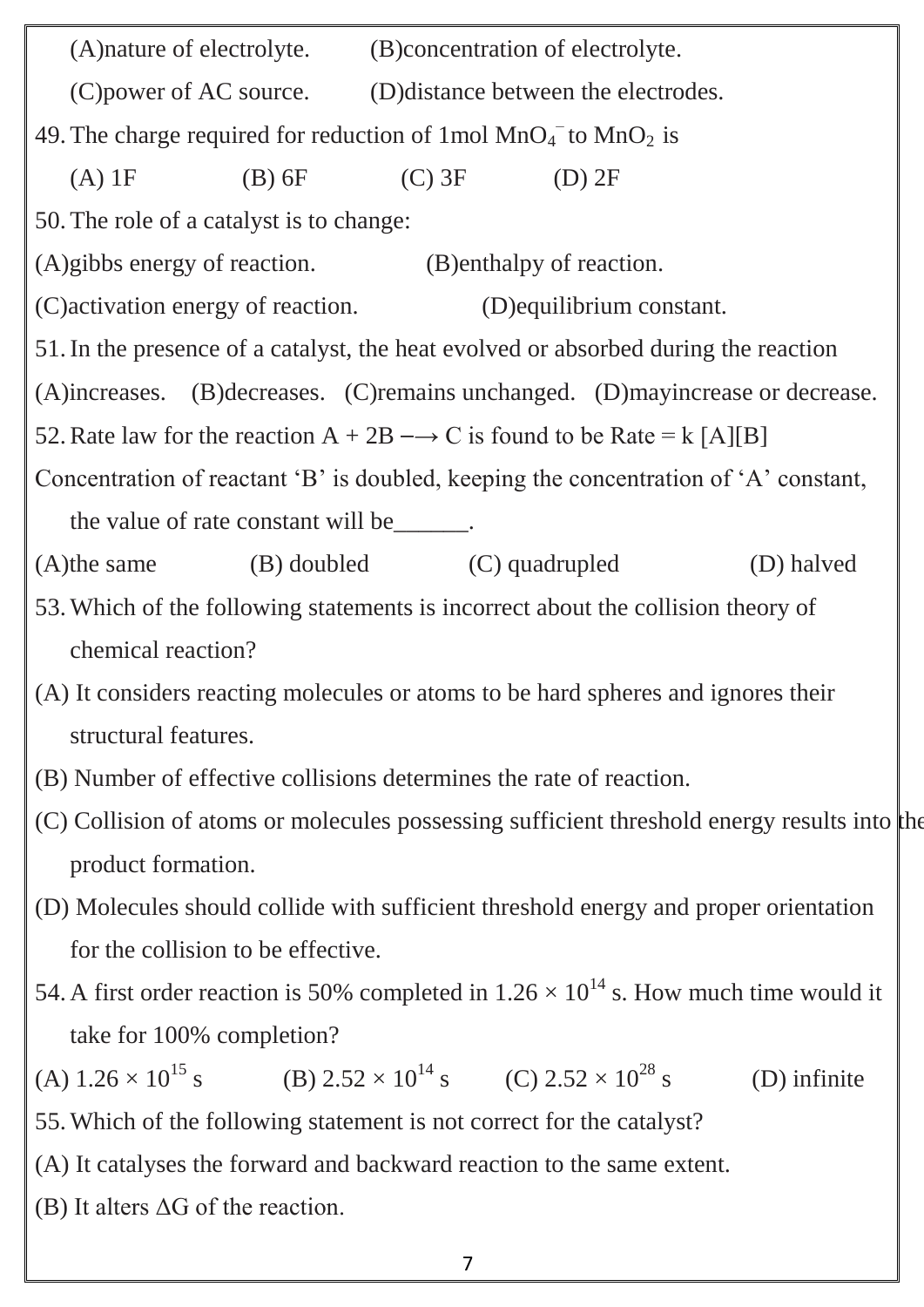(C) It is a substance that does not change the equilibrium constant of a reaction. (D) It provides an alternate mechanism by reducing activation energy between reactants and products. 56. The value of rate constant of a pseudo first order reaction (A)depends on the concentration of reactants present in small amount. (B)depends on the concentration of reactants present in excess. (C) is independent of the concentration of reactants. (D)depends only on temperature. 57.Rate law cannot be determined from balanced chemical equation if \_\_\_\_\_\_\_. (A)reverse reaction is involved. (B)it is an elementary reaction. (C)it is a sequence of elementary reactions. (D)any of the reactants is in excess. 58. During decomposition of an activated complex (A)energy is always released (B)energy is always absorbed (C)energy does not change (D)reactants may be formed 59. The rate equation for a reaction:  $A \rightarrow B$  is  $r = K [A]^\circ$ . If the initial concentration of the reactant is a moldm–3, the half-life period of the reaction is a)2a/k b) a/2k c) k/a d) a/k 60. Radioactivity of a sample  $(z = 22)$  decreases 90% after 10 years. What will be the half-life of the sample? a)3 years b)2 years c)5 years d)10 years 61. A catalyst increases the rate of a reaction by: a)increasing the temperature b)increasing the activation energy c)decreasing the temperature. d)decreasing the activation energy 62. The minimum additional energy, above the average internal energy, which the. reacting molecules must possess so that their collision result in a reaction is known as?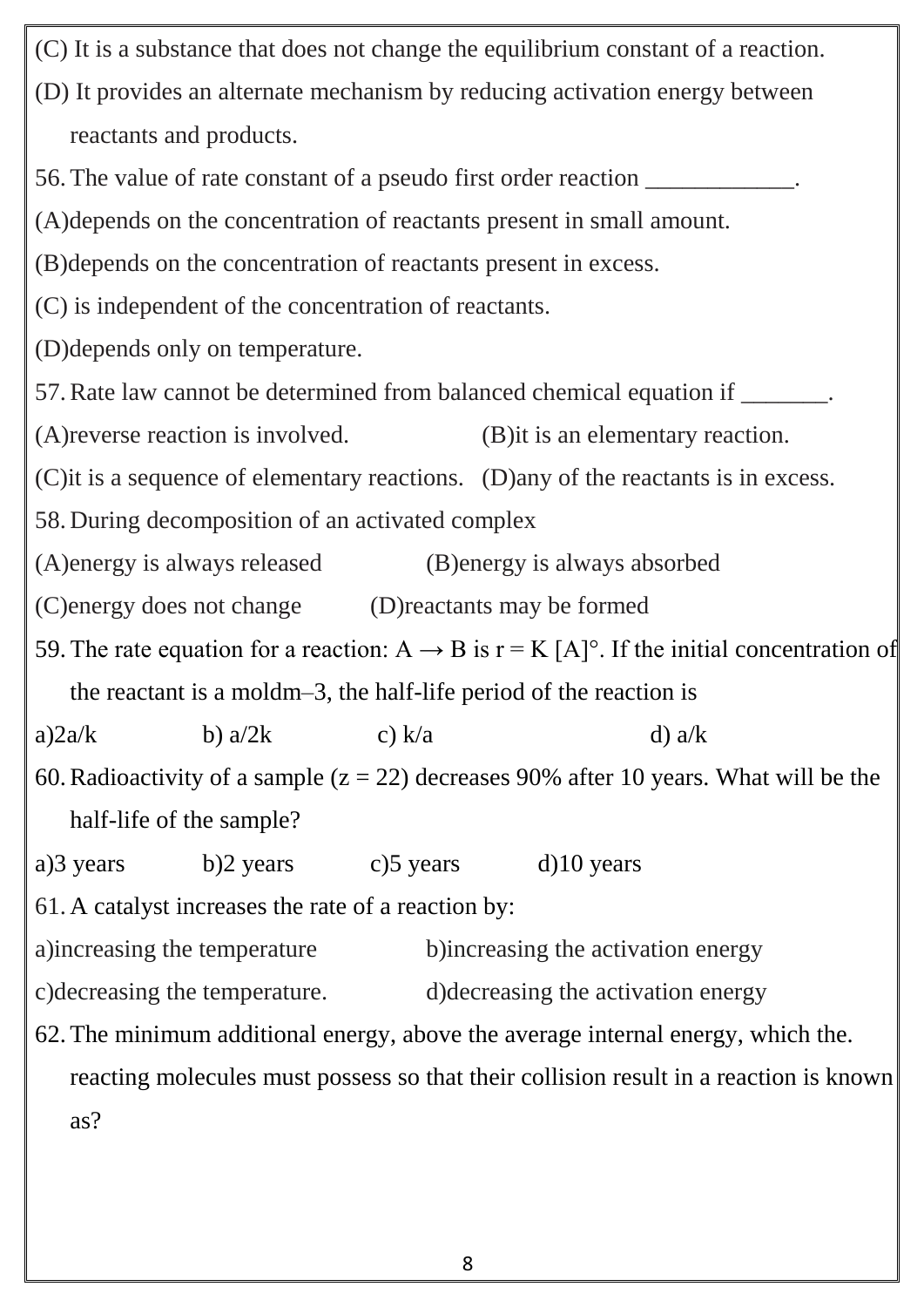9 a)Threshold energy . b)Average kinetic energy. c)Activation energy d)None Reaction between  $H_2$  and  $Cl_2$  occurs in the presence of sunlight. Its rate is independent of concentration of  $H_2$  and  $Cl_2$  so it is order reaction, a) Second b) Zero c)Third d)First 63.Which of the following statements are in accordance with the Arrhenius equation? (A) Rate of a reaction increases with increase in temperature. (B) Rate of a reaction increases with decrease in activation energy. (C) Rate constant decreases exponentially with increase in temperature. (D) Rate of reaction decreases with decrease in activation energy. 64.In a first order reaction, the concentration of the reactant decreases from 0.8 M to 0.4 M in 15 minutes. The time taken for the concentration to change from 0.1 M to 0.025 M is a)7.5 min b) 15 min c) 30 min d)60min 65.In a zero-order reaction for every 10° rise of temperature, the rate is doubled. If the temperature is increased from 10°C to 100°C, the rate of the reaction will become a)64 times b) 128 times c) 256 times d)512 times 67. If  $y = |\cos x| + |\sin x|$  then  $\frac{dy}{dx}$  at  $x = \frac{\pi}{3}$ π  $=$  $|\cos x| + |\sin x|$  then  $\frac{dy}{dx}$  at  $x = \frac{\pi}{2}$  is (A)  $1 - \sqrt{3}$  $\frac{1}{2}$  $\overline{\phantom{0}}$ (B) 0 (C)  $\left[\sqrt{h^3}\right]$  (D) none of these 68. The differential coefficient of  $f(\log_e x)$  w.r. to x, where  $f(x) = \log_e x$ , is (A) log*<sup>e</sup> x x* (B) 1  $\log_e x$ *x*  $(C)$   $\frac{1}{1}$  $x \log_e x$ (D) none of these (A)  $\frac{x}{\log_e x}$  (B)  $\frac{1}{x} \log_e x$  (C)  $\frac{1}{x \log_e x}$  (D) none of<br>69. If  $f(x) = \cos x \cdot \cos 2x \cdot \cos 4x \cdot \cos 8x \cdot \cos 16x$  then  $f'(\frac{\pi}{4})$  is (B)  $\frac{-\log_e x}{x}$  (C)  $\frac{1}{x \log_e x}$  (D) none of<br>= cos x.cos 2x.cos 4x.cos 8x.cos 16x then  $f'(\frac{\pi}{4})$  is is (A)  $\sqrt{2}$ (B)  $\frac{1}{\tau}$ 2 (C) 1 (D) none of these 70. If  $y = sec(tan^{-1} x)$  $y = \sec(\tan^{-1} x)$  then  $\frac{dy}{dx}$ *dx*  $=\sec(\tan^{-1} x)$  then  $\frac{dy}{dx}$  at x = 1 is equal to  $(A) \frac{1}{\tau}$ 2  $(B) -\frac{1}{4}$ 2 (C) 1 (D) none of these 71. If  $xe^{xy} - y = \sin^2 x$  then  $\frac{dy}{dx}$ *dx*  $-y = \sin^2 x$  then  $\frac{dy}{dx}$  at  $x = 0$  is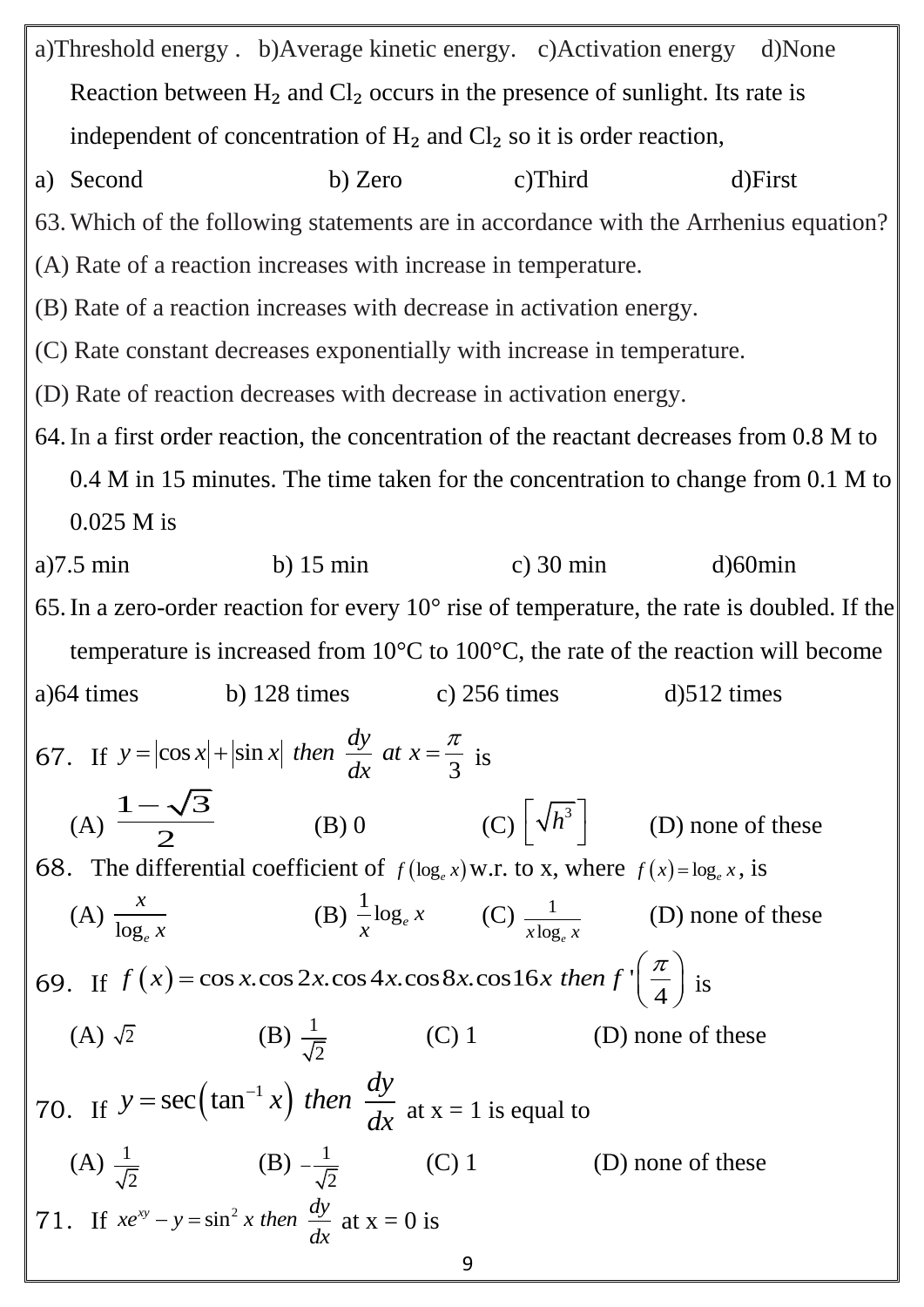(A) 0 (B) 1 (C) – 1 (D) none of these 72. If *y*+...*to* ∞ (B) 1 (C)<br>  $x = e^{y + e^{y + \dots to \infty}}$  then  $\frac{dy}{dx}$  is (A) 1 *x x*  $(B)$ <sup>1</sup> *x* (C)  $\frac{1-x}{x}$ *x*  $\overline{a}$ (D) none of these 73. If  $y = \log_2(\log_e x)$  then  $\frac{dy}{dx}$  $=\log_2(\log_e x)$  then  $\frac{dy}{dx}$  is  $(A)$   $\frac{1}{2}$ log<sub>2</sub>  $\frac{1}{2}$ log<sub>2</sub> e . log<sub>x</sub> e *x*  $(B) \frac{1}{2} \log_2$  $\frac{1}{2}$ log<sub>2</sub> x *x*  $(C)$   $\frac{1}{\log_e}$ *x x* (D) none of these 74. If  $x^y \cdot y^x = 16$  then  $\frac{dy}{dx}$ *dx* =16 then  $\frac{dy}{dx}$  at (2, 2) is (A) 1 (B) – 1 (C) 0 (D) none of these 75. If  $y = x^{1/x}$ , the value of  $\frac{dy}{dx}$ *dx* at  $x = e$  is (A) 1 (B) 0 (C) – 1 (D) none of these 76. The derivative of  $tan^{-1}$ 2  $\tan^{-1} \frac{2}{\cdot}$ 1 *x x* - $\overline{a}$ with respect to  $sin^{-1}$ 2  $\sin^{-1}\frac{2}{\sqrt{2}}$ 1 *x x*  $\overline{a}$  $\overline{+}$ is  $(A) \frac{1}{1+x^2}$ 1  $1 + x$  $(B) \frac{1}{1-x^2}$ 1  $1 - x$  $(C) 0$  (D) 1 77. Let the function  $y = f(x)$  be given by  $x = t^5 - 5t^3 - 20t + 7$  and  $y = 4t^3 - 3t^2 - 18t + 3$ , where  $t \in (-2, 2)$ . Then  $f'(x)$  at  $t = 1$  is  $(A) \frac{5}{2}$ 2 (B)  $\frac{2}{7}$ 5 (C)  $\frac{7}{7}$ 5 (D) none of these 78. If  $y = \sin x^0$  $y = \sin x^0$  *and*  $z = \cos x$  *then*  $\frac{dy}{dx}$ *dz*  $\int = \sin x^0 \ and \ z = \cos x \ then \ \frac{dy}{dx}$  is equal to (A)  $-\cos ec \ x$ .  $\cos x$ (B)  $\frac{\pi}{100}$  cos ec  $\frac{\pi x}{100}$ . cos  $\frac{1}{180} \cos ec \frac{1}{180}$  $ec \frac{\pi x}{100}$ .  $\cos x$  $\pi$  200 30  $\pi x$  $\overline{C}$   $-\frac{\pi}{180}$  cos ec. cos  $\frac{\pi x}{180}$  $\frac{180}{180} \cos ec \cdot \cos \frac{1}{180}$ *x ec*  $\pi$  200 30 200  $\pi x$  $-\frac{\pi}{180}\cos ec$ .  $\cos\frac{\pi x}{180}$  (D) none of these 79. The derivative of  $\tan^{-1} \frac{\sqrt{1+x^2-1}}{1}$ *x x*  $_{-1}\sqrt{1+x^2-1}$ with respect to  $\tan^{-1} x$  is (A)  $\frac{\sqrt{1+x^2}}{2}$ 2  $1 + x^2 - 1$ *x*  $+ x^2 (B)$  1 2 1  $1 + x$ (D) none of these 80. If  $y^2 = P(x)$  is a polynomial of degree 3, then  $_3$   $d^2$  $2\frac{d}{dx}\left(y^3\frac{d^2y}{dx^2}\right)$  $rac{d}{dx} \left( y^3 \frac{d^2 y}{dx^2} \right)$  equals (A)  $P'''(x)+P'(x)$  (B)  $P''(x)P'''(x)$  $(C)$   $P(x)P'''(x)$  (D) a constant 81. If  $y = (\sin x)^{\tan x}$ , *then*  $\frac{dy}{dx}$ *dx* = is equal to (A)  $(\sin x)^{\tan x} (1 + \sec^2 x \log \sin x)$  $\sin x$ <sup> $\tan x$ </sup> $(1 + \sec^2 x \log \sin x)$ <sup> $\tan x (\sin x)^{\tan x-1} \cos x$ </sup>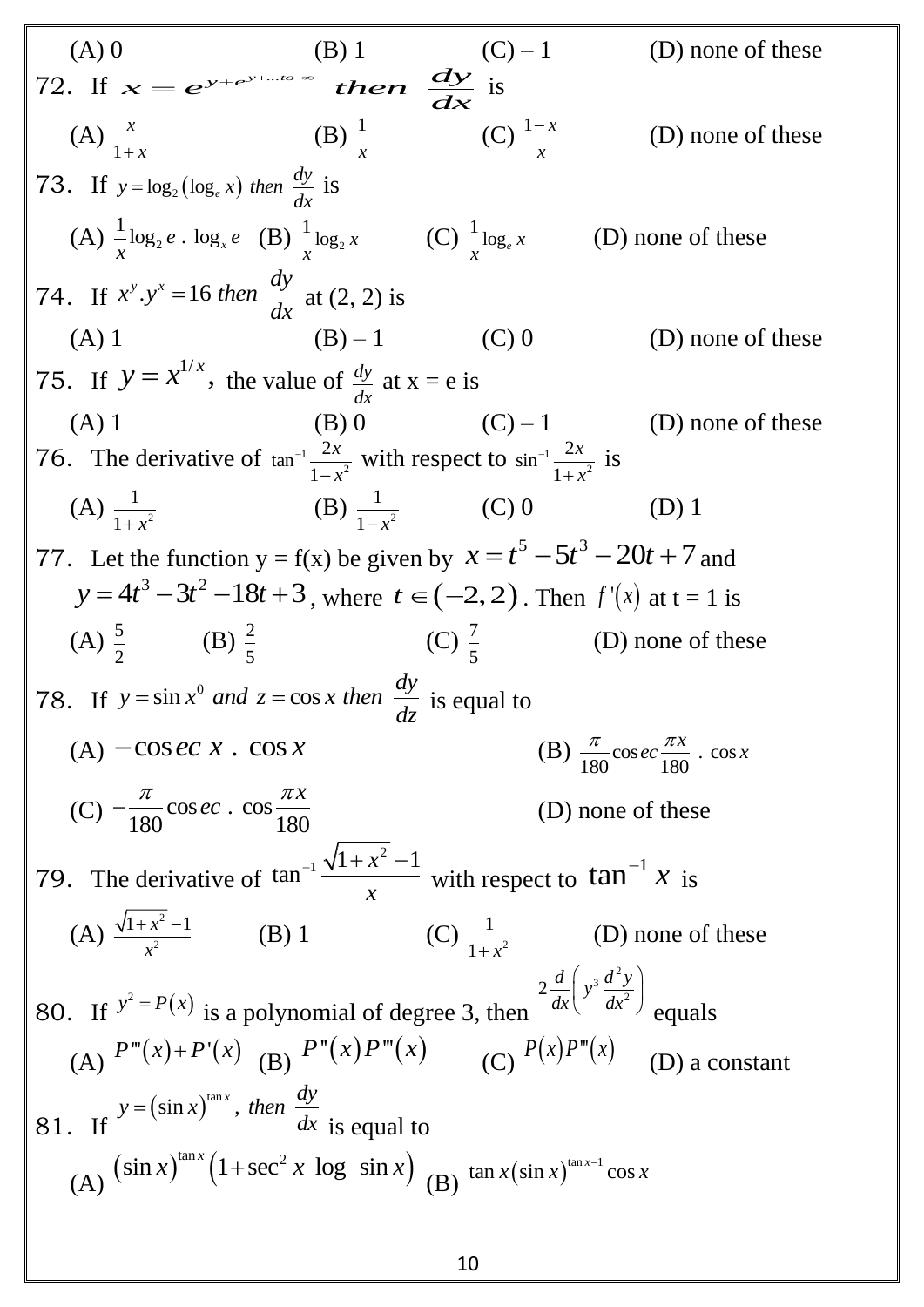(C)  $\left(\sin x\right)^{\tan x} \sec^2 x \log \sin x$ (D)  $(\tan x)(\sin x)^{\tan x-1}$ 82. If  $x^2 + y^2 = 1$ , then (A)  $yy'' - 2(y')^{2} + 1 = 0$ (B)  $yy'' + (y')^{2} + 1 = 0$ (C)  $yy''+(y')^2-1=0$ (D)  $yy'' + 2(y')^{2} + 1 = 0$ 83. Let y(x) be a function of x satisfying the relation  $\log(x+y) = 2xy$ ,  $y'(x)$ at  $x =$ 0 is equal to (A) 0 (B)  $1/3$  (C) 1 (D) 2 84. If  $y = y(x)$ is a function of x satisfying the relation If  $\lambda$  y is a function of x satisfying<br>x cos  $y + y \cos x = \pi$ , then  $y''(0)$  equals (A) 1 (B) – 1 (C)  $^{-\pi}$ (D)  $\pi$ 85. Let S denote the set of all polynomials  $P(x)$  of degree  $\leq 2$  such that  $P(1) = 1$ ,  $P(0)$  $= 0$  and  $P'(x) > 0 \forall x \in [0,1]$  then (A)  $S = \{(1-a)x^2 + ax : 0 < a < 1/2\}$  $S = \{(1-a)x^2 + ax : 0 < a < 1/2\}$  (B)  $S = \{(1-a)x^2 + ax : 0 < a < 2\}$  $S = \{(1-a)x^2 + ax : 0 < a < 2\}$ (C)  $S = \{(1-a)x^2 + ax : 0 < a < 1\}$  $S = \{(1-a)x^2 + ax : 0 < a < 1\}$  (D)  $S = \{(1-a)x^2 + ax : 0 < a < 3/2\}$  $S = \{(1-a)x^2 + ax : 0 < a < 3/2\}$ 86. 2 2  $d^2x$ *dy* equals (A)  $(2, 1)^{-1}$ 2  $d^2y$ *dx*  $\left(\frac{d^2y}{dx^2}\right)^{-1}$  (B)  $(2 \cdot)^{-1} (d \cdot)^{-3}$ 2  $d^2y\bigg)^{-1}$  *dy*  $\overline{dx^2}$   $\int dx$  $\int d^2y\bigg)^{-1}\bigg(dy\bigg)^{-3}$  $-\left(\frac{a^2}{dx^2}\right)\left(\frac{ay}{dx}\right)$  (C)  $(2 \cdot )$   $(4 \cdot )^{-2}$ 2  $d^2y \mid dy$  $dx^2 \nvert \int dx$  $\left(\frac{d^2y}{dx^2}\right)\left(\frac{dy}{dx}\right)^{-2}$  (D)  $(2 \cdot ) / (4 \cdot )^{-3}$ 2  $d^2y \mid dy$  $dx^2 \nvert \, dx$  $\int d^2y \left| \int dy \right|^{-3}$  $-\left(\frac{a}{dx^2}\right)\left(\frac{ay}{dx}\right)$ 87. Let  $(x)$ 1 ,  $-2 \le x \le 0$ 1,0  $0 < x \le 2$  $f(x) = \begin{cases} -1 & , -2 \leq x \\ 1 & , \end{cases}$  $x-1$ ,  $0 < x$  $\begin{bmatrix} -1 & -2 \leq x \leq 0 \end{bmatrix}$  $=\begin{cases} x-1, & 0 < x \leq 2 \end{cases}$  then  $g(x) = f(|x|) + |f(x)|$ is (A) differentiable in  $(-2, 2)$  (B) differentiable except at  $x = 0$ (C) differentiable except at  $x = 1$  (D) differentiable except at  $x = 0$ ,  $x = 1$ 88. If  $f(x) = |x-2|$  *andg*  $(x) = f(f(x))$ , then  $(2r-1)$ 3 0  $'(2r-1)$ *r g r*  $=$  $\sum s'(2r-1) =$ (A) 0 (B) 1 (C) – 1 89. Let  $(x)$  $1, x < 0$  $1, x \ge 0$  $x + 1$ , x *f x*  $x-1$ , x  $\int x+1, x<0$  $=\begin{cases} x+1, & x \ge 0 \\ |x-1|, & x \ge 0 \end{cases}$  and  $(x)$  $(x-1)^2$  $(2)$ <br>1,  $x < 0$  $\left(1\right)^2$ ,  $x \ge 0$  $x + 1$  , x *g x*  $(x-1)^2$ , x  $\int x+1$  ,  $x < 0$  $=\begin{cases}$  $\begin{cases} x+1, & x < 0 \\ (x-1)^2, & x \ge 0 \end{cases}$ Then the number of points at which the function  $g(f(x))$  is not differentiable is (A) 0 (B) 1 (C) 2 (D) 3